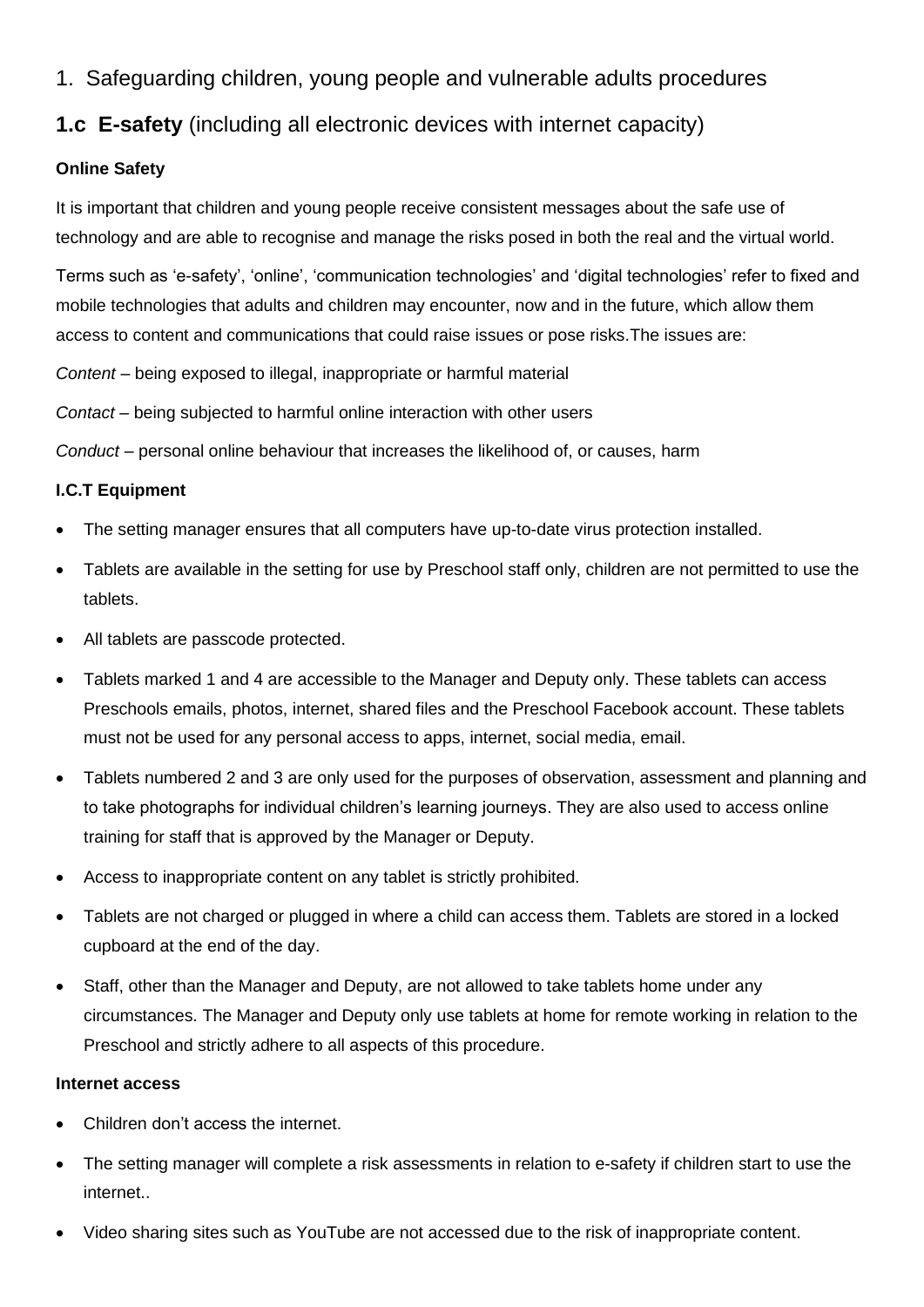- Staff support children's resilience in relation to issues they may face online, and address issues such as staying safe, appropriate friendships, asking for help if unsure, not keeping secrets as part of social and emotional development in age-appropriate ways.
- Staff report any suspicious or offensive material, including material which may incite racism, bullying or discrimination to the Internet Watch Foundation at [www.iwf.org.uk.](http://www.iwf.org.uk/)

## **Personal mobile phones – staff and visitors** (includes internet enabled devices)

- Personal mobile phones and internet enabled devices are not used by staff during working hours. This does not include breaks where personal mobiles may be used off the premises or in a safe place e,g, kitchen.
- Personal mobile phones are on silent and stored in a box in the kitchen.
- In an emergency, personal mobile phones may be used in the privacy of the kitchen with permission.
- Staff ensure that contact details of the setting are known to family and people who may need to contact them in an emergency.
- Staff take their personal phones on outings for emergency use only.
- Members of staff do not use personal equipment to take photographs of children.
- Parents and visitors are requested not to use their mobile phones whilst on the premises, unless they need to access information to share with the preschool. There is an exception if a visitor's company/organisation operates a policy that requires contact with their office periodically throughout the day. Visitors are advised of a private space where they can use their mobile.

#### **Cameras and videos**

- Members of staff do not bring their own cameras or video recorders to the setting.
- Photographs/recordings of children are only taken for valid reasons, e.g. to record learning and development, or for displays, and are only taken on equipment belonging to the setting.
- Camera and video use is monitored by the setting manager.
- Where parents request permission to photograph or record their own children at special events, general permission is first gained from all parents for their children to be included. Parents are told they do not have a right to photograph or upload photos of anyone else's children.
- Photographs/recordings of children are only made if relevant permissions are in place.
- If photographs are used for publicity, parental consent is gained and safeguarding risks minimised, e.g. children may be identified if photographed in a sweatshirt with the name of their setting on it.

## **Cyber Bullying**

If staff become aware that a child is the victim of cyber-bullying at home or elsewhere, they discuss this with the parents and refer them to help, such as: NSPCC Tel: 0808 800 5000 [www.nspcc.org.uk](http://www.nspcc.org.uk/) or ChildLine Tel: 0800 1111 [www.childline.org.uk](http://www.childline.org.uk/)